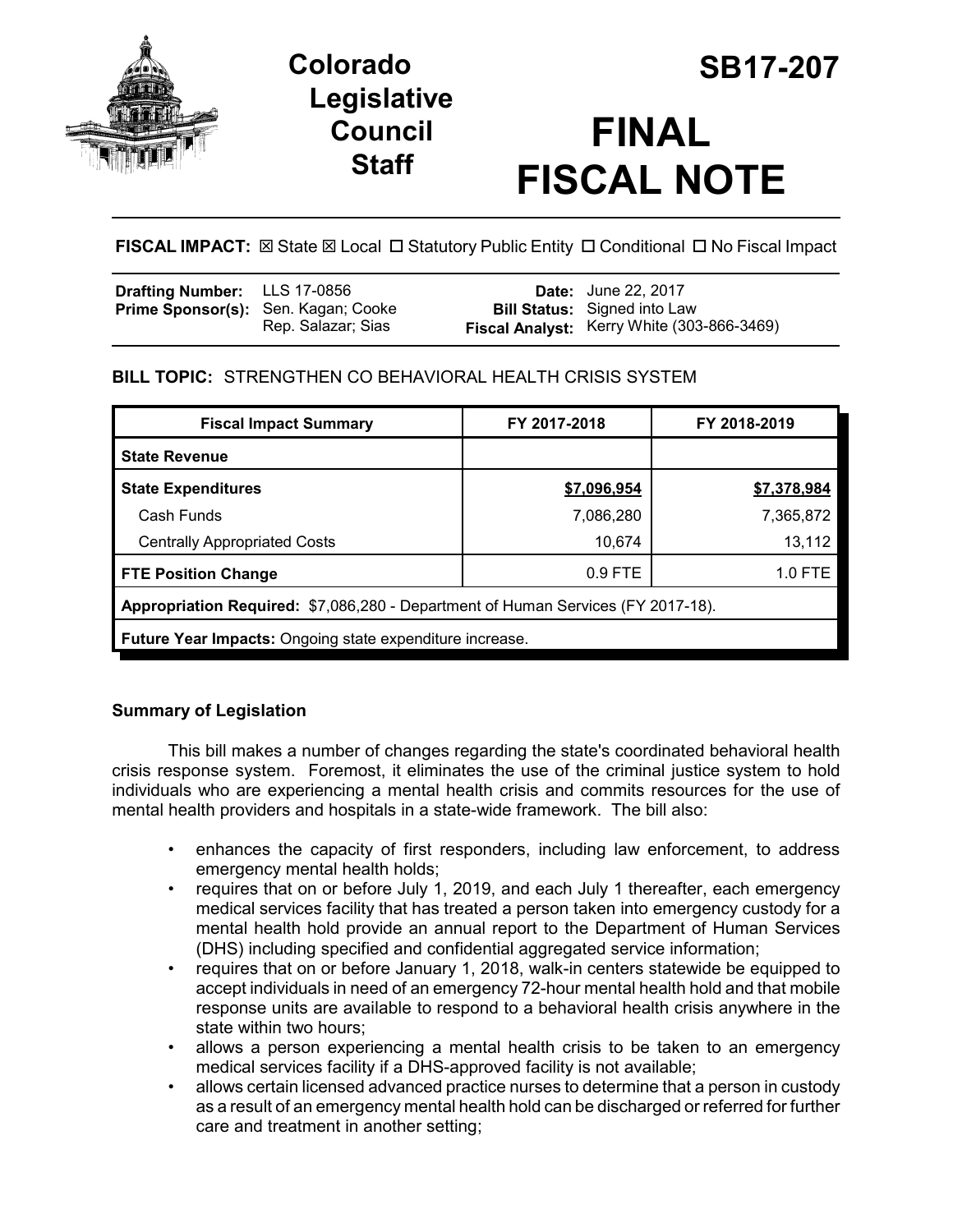- requires the DHS to provide training for professionals who are in contact with individuals experiencing behavioral health crises, to conduct a needs and capacity assessment of the crisis system, and to report to the General Assembly on the implementation of this bill; and
- allows Marijuana Tax Cash Funds to be used to assist in providing mental health services or to evaluate the effectiveness and sufficiency of behavioral health services.

#### **Background**

Senate Bill 17-207 is the result of activities completed in the 2016 interim by the Commission on Criminal and Juvenile Justice (CCJJ), the Governor's Mental Health Hold Task Force, and the Mental Illness in the Criminal Justice System (CCJJ) Legislative Oversight Committee. The DHS is responsible for coordinating the state's existing behavioral health crisis response system. The department's resources include 4.0 FTE and \$26.1 million, which is used to contract with four regional coordinators. The Governor's FY 2017-18 budget request sets aside approximately \$7.1 million from the Marijuana Tax Cash Fund to implement SB17-207.

#### **State Expenditures**

This bill will increase state cash fund expenditures in the DHS by \$7.1 million and 0.9 FTE in FY 2017-18 and by \$7.4 million and 1.0 FTE in FY 2018-19 and FY 2019-20. After FY 2019-20, costs may decrease if the transportation pilot and technical assistance to communities are discontinued. The bill may also affect costs in other agencies, as described below. Table 1 and the discussion that follows present the major cost components of the bill. It should be noted that these costs are estimates and some component budgets may increase or decrease as actual costs are incurred.

| Table 1. Expenditures Under SB17-207                |             |             |  |  |  |
|-----------------------------------------------------|-------------|-------------|--|--|--|
| <b>Cost Components</b>                              | FY 2017-18  | FY 2018-19  |  |  |  |
| <b>Personal Services</b>                            | \$50,404    | \$60,484    |  |  |  |
| <b>FTE</b>                                          | $0.9$ FTE   | 1.0 FTE     |  |  |  |
| <b>Operating Expenses and Capital Outlay Costs</b>  | 5,558       | 950         |  |  |  |
| <b>Statewide Training for First Responders</b>      | 107,500     | 107,500     |  |  |  |
| Regional Coordination for 24-7 Services             | 2,011,481   | 2,011,481   |  |  |  |
| Rural Crisis Response System Enhancements           | 976,255     | 1,300,375   |  |  |  |
| <b>Needs and Capacity Study</b>                     | 50,000      |             |  |  |  |
| <b>Transportation Pilot Program</b>                 | 485,082     | 485,082     |  |  |  |
| Law Enforcement Partnerships                        | 2,900,000   | 2,900,000   |  |  |  |
| <b>Technical Assistance for Communities</b>         | 60,000      | 60,000      |  |  |  |
| Behavioral Health Crisis Response System Contractor | 440,000     | 440,000     |  |  |  |
| Centrally Appropriated Costs*                       | 10,674      | 13,112      |  |  |  |
| <b>TOTAL</b>                                        | \$7,096,954 | \$7,378,984 |  |  |  |

 *\* Centrally appropriated costs are not included in the bill's appropriation.*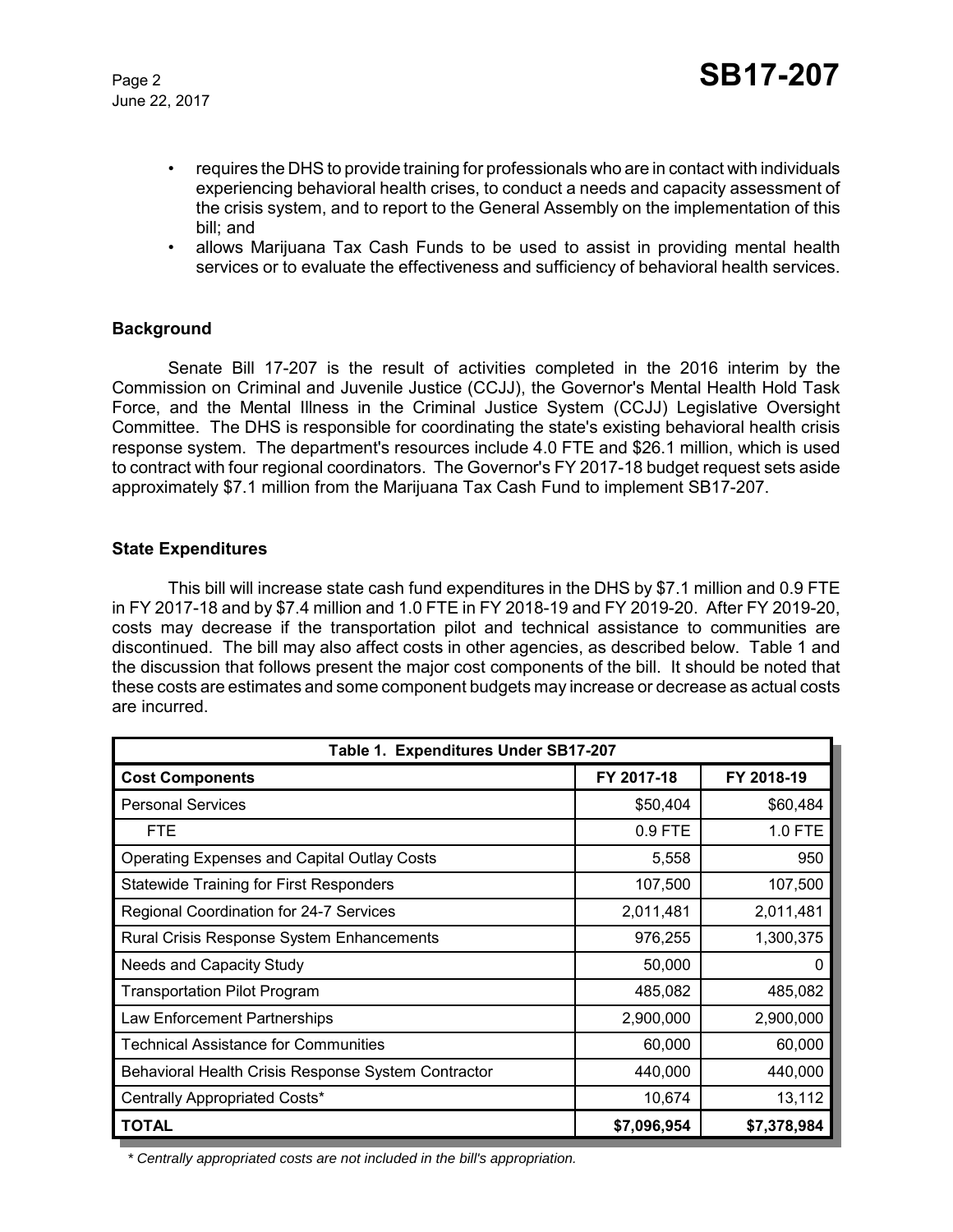*Department of Human Services.* The department requires 0.5 FTE for a Project Manager and 0.5 FTE for a contract administrator to implement the requirements of the bill. The analysis assumes these positions will start on August 15, 2017, based on the August 9, 2017, effective date of the bill. Standard annual operating and one-time capital outlay costs are required.

*Statewide training for first-responders.* Training assumes 1,000 hours at \$100 per hour is required for a contractor to conduct training for first-responders, including hospital personnel, local law enforcement, and others that are involved with mental health holds. An additional \$7,500 is required to produce and annually update additional online training components; this cost is split over the first two years. Training costs in future years may be lower for updates and maintenance.

*Regional coordination for 24 hour per day services.* This funding is to support regional coordination involving the Crisis Response System contractors, local hospitals, local law enforcement agencies, behavioral health organizations, community mental health centers, substance use disorder providers, county human and social services agencies, and individuals with direct experience to identify problems and system gaps and to create partnerships that result in 24-7 services being available in all communities. This includes the ability to respond to anyone having a behavioral health crisis within two hours and to ensure that walk-in centers are appropriately equipped and staffed. Funds are to be used for installation of telehealth infrastructure in rural hospitals, security and attendants for hospitals and clinics, supplemental staff and peer professionals, follow-up case management, and expanding mobile crisis unit capacity.

*Rural crisis response system enhancements.* Funding is required to expand behavioral health crisis stabilization services on the western slope of Colorado. The estimate is to establish a walk-in crisis center with a six to eight bed crisis stabilization unit. Costs in FY 2017-18 of \$976,255 and \$1,300,375 per year beginning in FY 2018-19 are based on a bid provided to the department by a prospective service provider.

*Needs and capacity study.* One-time funding of \$50,000 in FY 2017-18 is required for DHS to hire a contractor to study the crisis system's facilities and service gaps in order to assess the availability of services in local communities and where additional capacity is needed.

*Transportation pilot program.* None of the four current crisis system regions have secure transportation as a required component of their contracts and as such, the majority of these costs are incurred by local law enforcement. The pilot program would provide transportation in two of the four regions. Costs assume \$55,000 per vehicle, per region, plus fuel and maintenance costs and transport staff, to be hired and paid by the regional contractors. Annual costs of \$50,000 to evaluate the transportation of individuals from jails, hospital emergency departments, and other community locations to facilities designed to receive and treat these individuals is included.

*Law enforcement partnerships.* A total of \$2.9 million per year will be used to fund law enforcement mental health programs. Funds are expected to be used to hire in-house clinicians or contract with a behavioral health organization to provide community-based screening and placements. Law enforcement partnerships are estimated to cost between \$387,000 and \$580,000 depending on the size of the jurisdiction. The funding will allow the state to provide resources to between five and eight communities per year under the bill.

*Technical assistance for communities.* This cost assumes \$10,000 for six communities to receive support for local planning efforts each year for the first three years following implementation of SB17-207.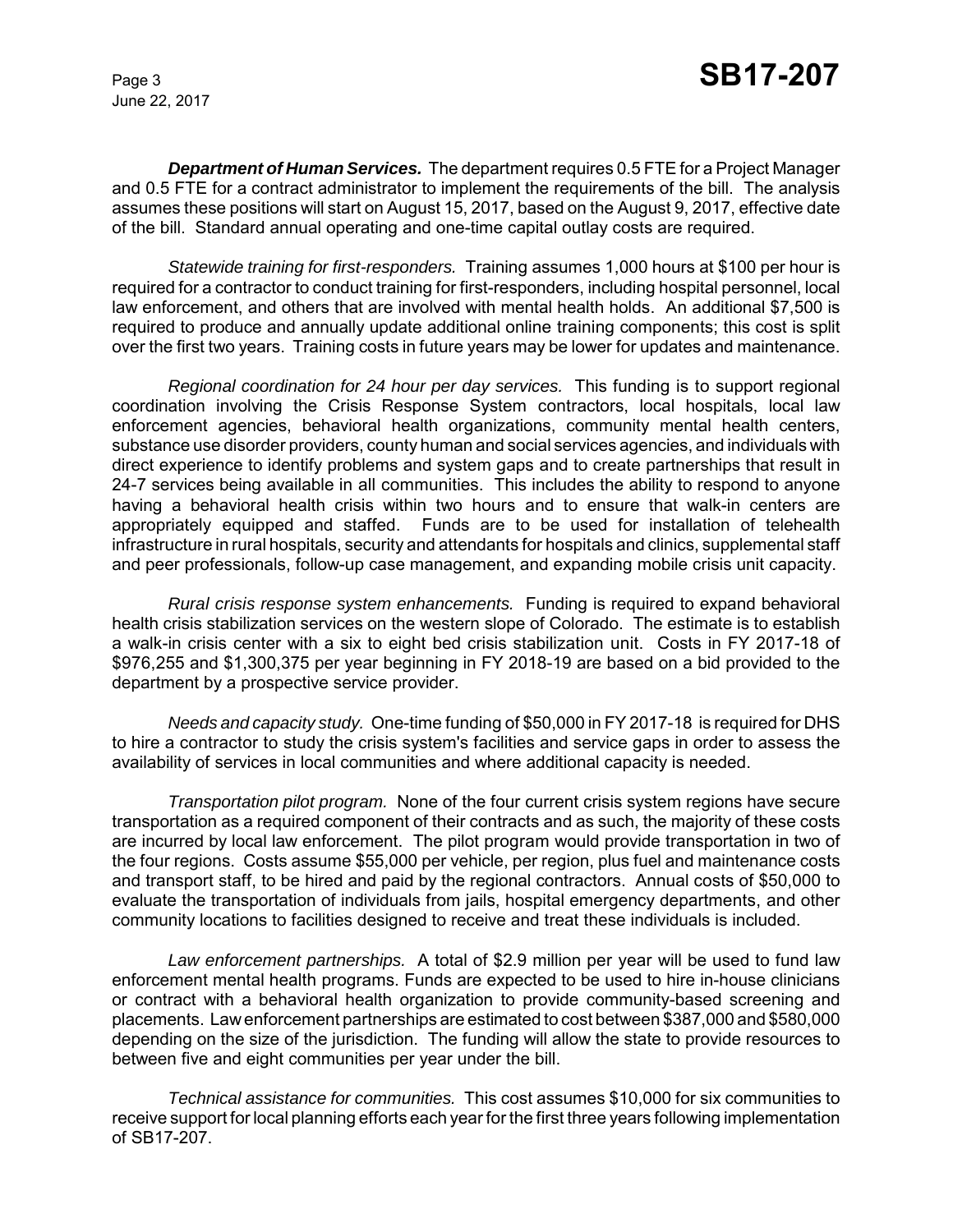*Behavioral health crisis response system contractor.* Each of the four regions would receive funding to hire 1.0 FTE master's level clinician (\$78,000 per year in salary and benefits) to oversee the engagement initiatives discussed above and funding for travel, operating and other expenditures. The estimate assumes that approximately \$110,000 is available for each region, although DHS would allocate the exact amount based on need from the pool of available funds.

*Department of Health Care Policy and Financing.* To the extent that this bill increases the use of Medicaid and CHP+ for behavioral health services, costs to those programs may increase in the future. Behavioral health services are capitated, meaning that the state pays a fixed rate per client, per month. As changes in utilization occur, capitated payments may be adjusted once a contract is renewed. As any change in utilization is speculative, the fiscal note assumes that any needs for adjustments will be addressed in a future budget process once the impact of this bill is known.

*Judicial Department.* The bill may increase workload for courts as it provides an additional basis for a judge to order a mental health evaluation and 72 hour emergency mental health hold. To the extent that additional resources in the community reduce contact with the justice system, workload and costs may also be reduced. These impacts are not anticipated to require an adjustment in appropriations.

*Centrally appropriated costs.* Pursuant to a Joint Budget Committee policy, certain costs associated with this bill are addressed through the annual budget process and centrally appropriated in the Long Bill or supplemental appropriations bills, rather than in this bill. The centrally appropriated costs subject to this policy are estimated in the fiscal note for informational purposes and summarized in Table 2.

| Table 2. Centrally Appropriated Costs Under SB17-207                 |            |            |  |  |  |
|----------------------------------------------------------------------|------------|------------|--|--|--|
| <b>Cost Components</b>                                               | FY 2017-18 | FY 2018-19 |  |  |  |
| Employee Insurance (Health, Life, Dental, and Short-term Disability) | \$6,157    | \$7,692    |  |  |  |
| Supplemental Employee Retirement Payments                            | 4,517      | 5,420      |  |  |  |
| <b>TOTAL</b>                                                         | \$10,674   | \$13,112   |  |  |  |

#### **Local Government Impact**

This bill impacts local governments in a variety of ways. It will increase funding and resources for local communities to provide behavioral health services and it will reduce costs for law enforcement that participate in the transportation pilot program and jails that house persons experiencing a behavioral health crisis. It may also increase costs for local governments that operate hospitals where there is no other payor if additional behavioral health services are accessed at these facilities. Finally, the bill may reduce law enforcement and court workload if behavioral health interventions reduce contact with the criminal justice system among persons in crisis. These impacts will vary by jurisdiction, but have not been estimated.

#### **Effective Date**

The bill was signed into law by the Governor on May 18, 2017, and takes effect August 9, 2017, assuming no referendum petition is filed; except that sections 6 and 7 take effect on May 1, 2018.